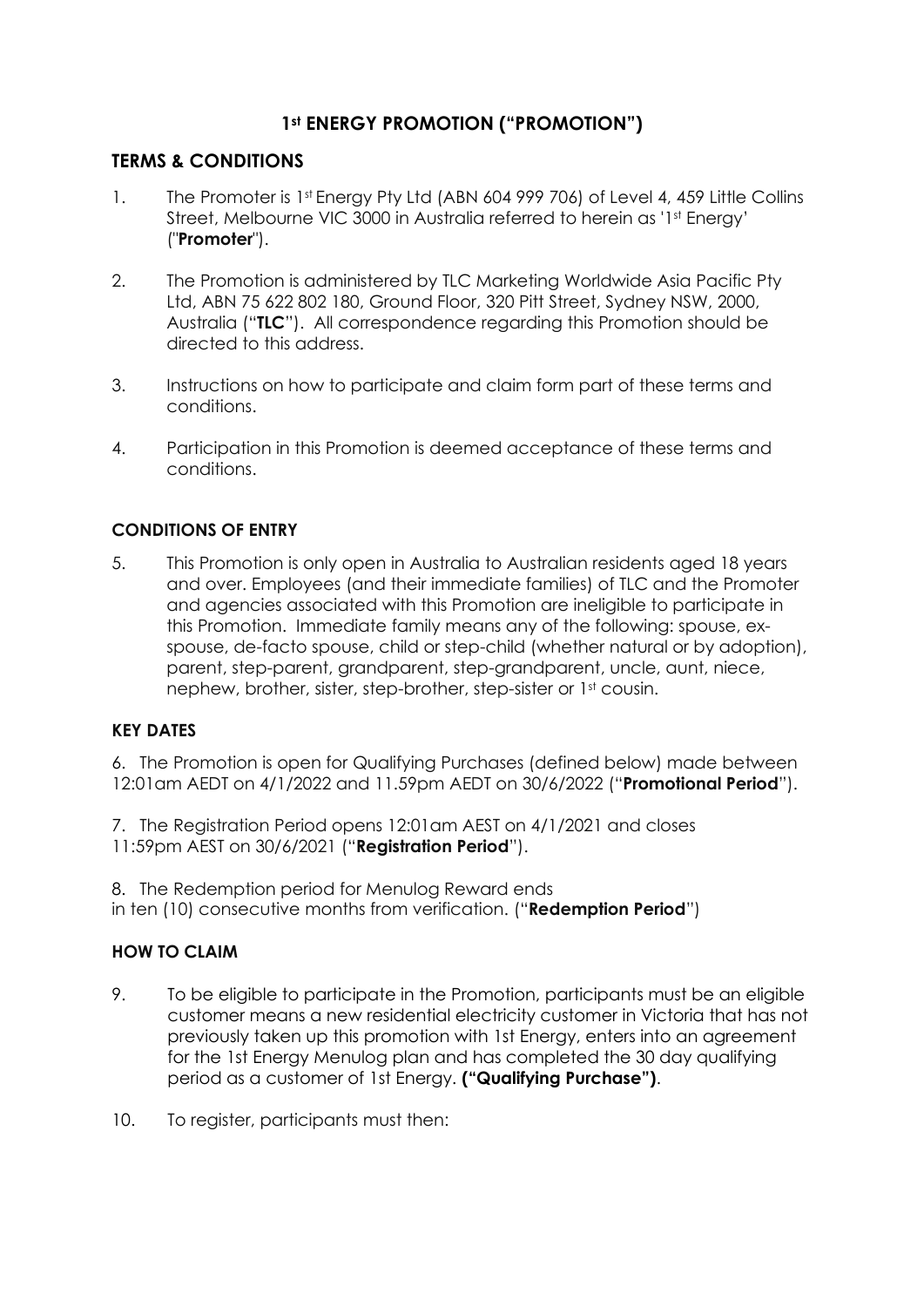**• Upon receiving their Reward Access Code via** email, participants must visit www.dinewith1stenergy.com.au no later than 30<sup>th</sup> June 2022 input their details and Reward Access Code to complete the registration.

The Reward Access Code ("**Reward Code**") is valid for ten (10) uses, one per calendar month for ten (10) consecutive months from the date of issue.

▪ Entrants can return each month for ten (10) consecutive months and repeat the above steps to receive their \$20 Menulog Reward

Participants who perform the above steps will receive an email within three (3) business days with a \$20 Menulog code on the partners website or app. The email will detail exactly how to use the Reward. For the avoidance of doubt, the Reward is a temporary marketing promotion supplied in connection with the purchase of a good and is exempt for any validity requirement.

- 11. To redeem, participants can redeem their Menulog Voucher on the Menulog website or app. All Menulog Vouchers are valid for the month in which the claim has been made.
- 12. All Menulog Vouchers are also subject to the terms and conditions of the individual promotional partner, Menulog Pty Ltd (ABN 76 120 943 615), which are outlined in Schedule 1.

### **OTHER GENERAL TERMS & CONDITIONS**

- 13. If there is a dispute as to the identity of a Qualified Customer, TLC or the Promoter reserves the right, in their sole discretion, to determine the identity of the Qualified Customer.
- 14. The Promoter or TLC reserve the right to request Qualified Customers to provide proof of identity in order to claim the Reward. Identification considered suitable for verification is at the discretion of TLC or the Promoter. In the event that a Qualified Customer cannot provide suitable proof, the Qualified Customer will forfeit the Reward in whole and no substitute will be offered.
- 15. The Promoter and TLC's decision in relation to all aspects of this Promotion is final and no correspondence will be entered into.
- 16. Incomprehensible, indecipherable and incomplete entries / proof of purchase may, at TLC's discretion, be deemed invalid and not eligible for Reward.
- 17. The Reward is personal to each Qualified Customer, and cannot be exchanged, transferred, shared or assigned in any manner. Rewards cannot be used or redeemed in conjunction with any other Promotion.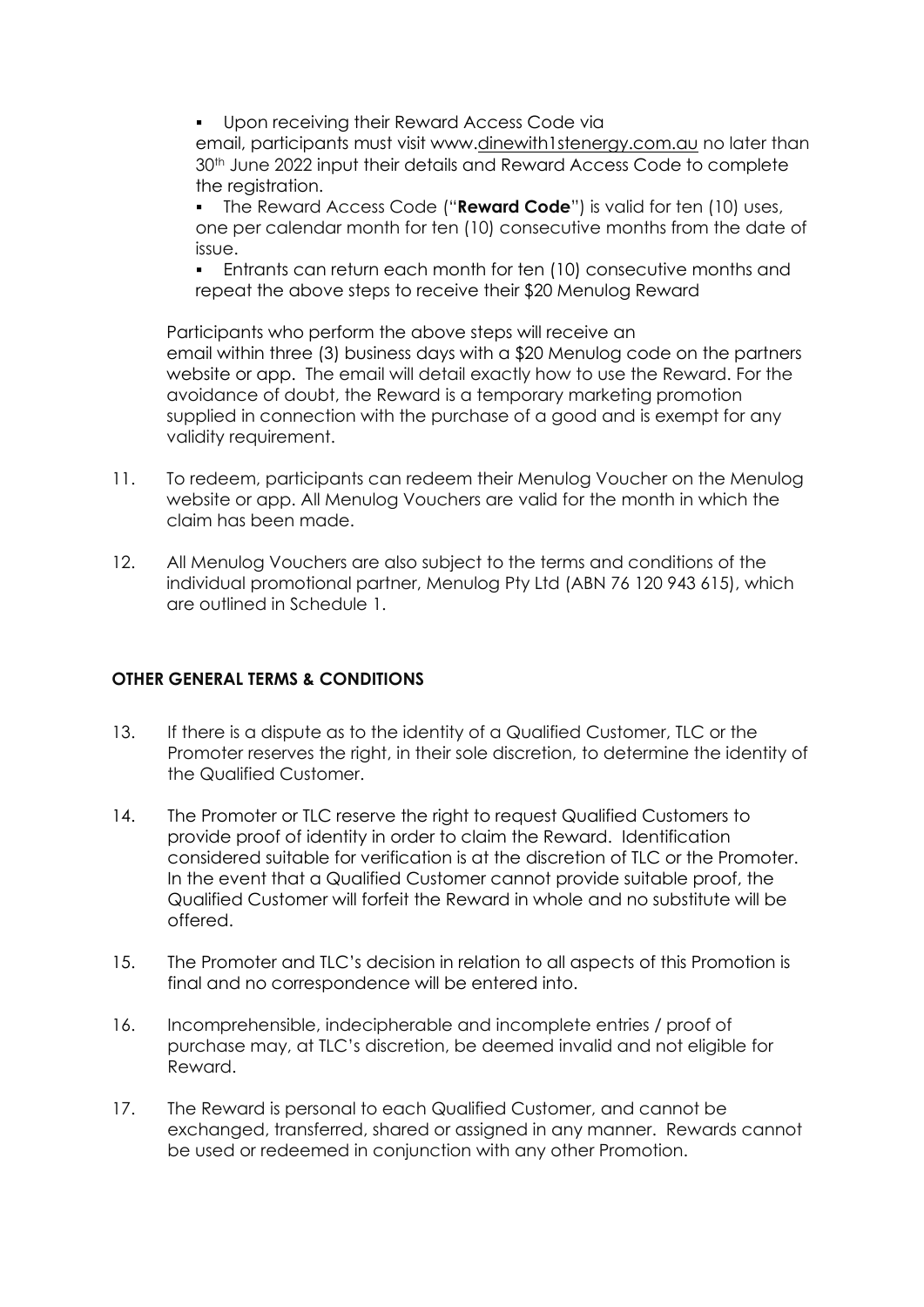- 18. Promotion is available online only and therefore access to the internet is required to participate in this Promotion. Any cost associated with accessing the promotional website is the Qualified Customer's sole responsibility and is dependent on the Internet service provider used by the Qualified Customer.
- 19. Any ancillary costs associated with redeeming the reward are not included. Any unused balance of the reward will not be awarded as cash. Redemption of the reward is subject to any terms and conditions of reward supplier.
- 20. The Promoter (including its directors, officers, employees and agents) and TLC reserve the right, at any time, to verify the validity of claims and the Qualified Customer (including a Qualified Customer's identity, age and place of residence) and reserve the right, in their discretion, to disqualify any individuals who they have reason to believe has breached any of these terms and conditions, tampered with the claim process or engaged in any unlawful or other improper misconduct calculated to jeopardise fair and proper conduct of the Promotion. Errors and omissions may be accepted at the Promoter's and TLC's discretion. The Promoter's and TLC's legal rights to recover damages or other compensation in such circumstances are reserved.
- 21. Failure by the Promoter or TLC to enforce any of their rights at any stage does not constitute a waiver of those rights. The Promoter's and TLC's legal rights to recover damages or other compensation arising as a result of such conduct are reserved.
- 22. The Promoter (including its directors, officers, employees and agents), TLC, its respective agents, reward providers and distributors are not liable for lost, stolen or damaged Rewards, and to the extent permitted by law do not make any contractual promise or representation regarding the quality and/or availability of the services offered and cannot be held liable for any resulting personal loss or damage.
- 23. The Reward is subject to availability. If the Reward is unavailable, for whatever reason, TLC reserves the right to substitute the Reward for a reward of equal value and/or specification, subject to any written directions from a regulatory authority.
- 24. The Promoter or TLC reserve the right to vary the terms of the Promotion at any time and to withdraw the Promotion without notice.
- 25. In the event that for any reason whatsoever a Qualified Customer does not take or claim a Reward (or an element of a Reward) at or by the time stipulated by the Promoter or TLC, then that Reward (or that element of the Reward) will be forfeited by the Qualified Customer and cash will not be awarded in lieu of that Reward (or element of the Reward).
- 26. Except for any liability that cannot be excluded by law, including the Non-Excludable Guarantees, the Promoter (including its directors, officers, employees and agents), TLC and the Reward providers (including their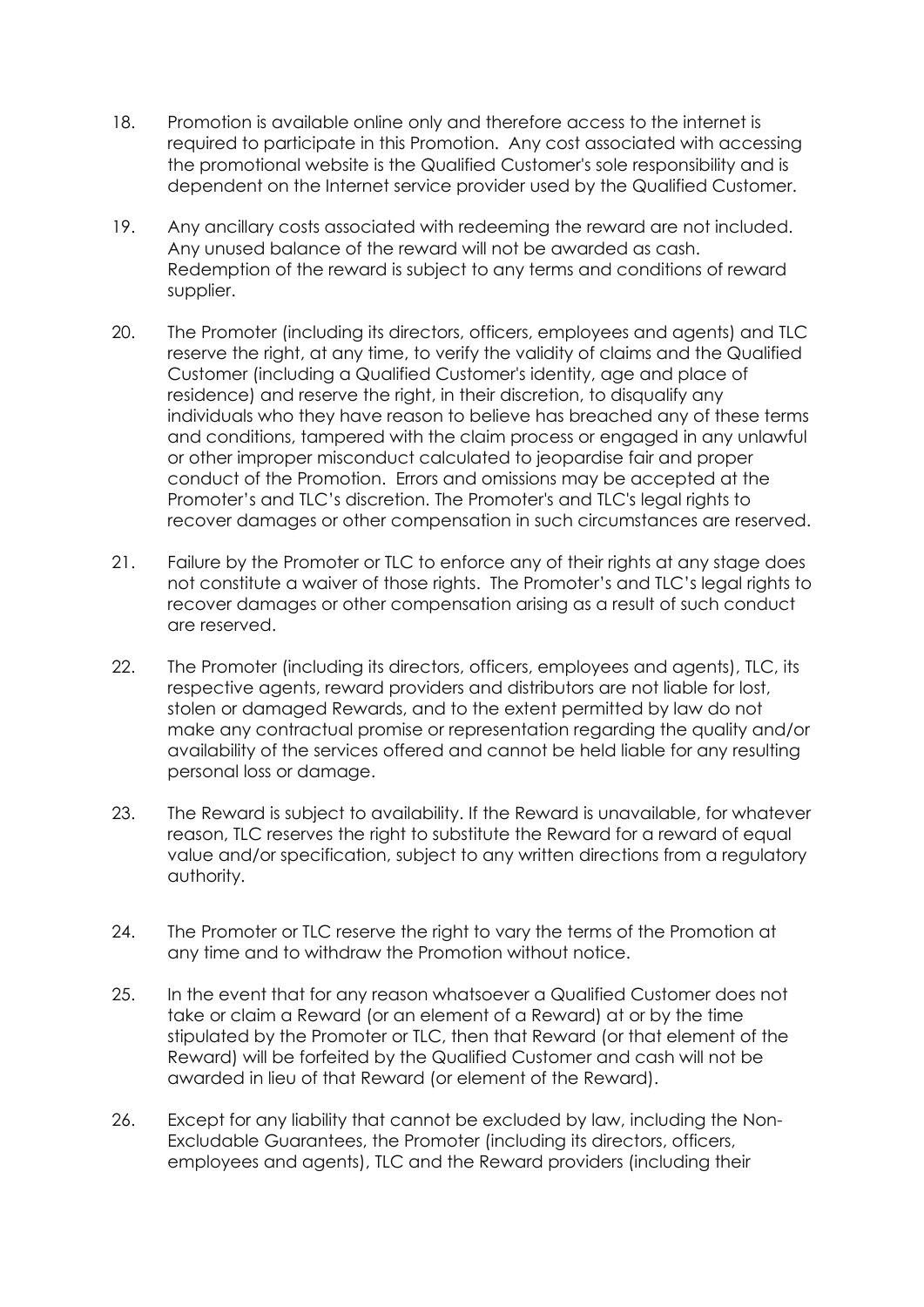respective officers, employees and agents) are not responsible for and exclude all liability (including for negligence) for: any personal injury, death or harm suffered by a Qualified Customer or other person who redeems the Reward (and Qualified Customer releases Promoter and TLC from any such liability – including any other person who redeems the Reward); or any loss or damage (including loss of opportunity), whatsoever, whether direct, indirect, special or consequential, arising in any way out of:

- i. any technical difficulties or equipment malfunction (whether or not under the Promoter's or TLC's or Rewards provider's control);
- ii. any theft, unauthorised access or third-party interference;
- iii. any claim that is late, lost, altered, damaged or misdirected (whether or not after their receipt by the Promoter or TLC or Rewards provider) due to any reason beyond the reasonable control of the Promoter or TLC or Rewards provider;
- iv. any variation in Reward value to that stated in these terms and conditions;
- v. any tax liability incurred by a Qualified Customer or claimant; or
- vi. the use and/or taking of a Reward.

Nothing in these Terms and Conditions limits, excludes or modifies or purports to limit, exclude or modify the statutory consumer guarantees as provided under the Competition and Consumer Act, as well as any other implied warranties under the ASIC Act or similar consumer protection laws in the States and Territories of Australia or any statutory consumer guarantees as provided under consumer protection laws in New Zealand ("Non-Excludable Guarantees").

- 27. Should a Qualified Customer's contact details change during the Promotion, it is the Qualified Customer's responsibility to notify TLC. A request to access or modify any information provided in claim/entry should be directed to TLC.
- 28. If this Promotion is interfered with in any way or is not capable of being conducted as reasonably anticipated due to any reason, including by outside act, agent or event that is beyond the reasonable control of the Promoter or TLC, including but not limited to technical difficulties, unauthorised intervention or fraud, the Promoter or TLC reserves the right, in their sole discretion, to the fullest extent permitted by law:
	- i. to disqualify any Qualified Customer; or
	- ii. to modify, suspend, terminate or cancel the Promotion, as appropriate.
- 29. The terms of the Reward are as stated in these terms and conditions and no other representations (written or oral) shall apply. Nothing in these terms affects any statutory rights a Qualified Customer may have including under the Australian Consumer Law and Non-Excludable Guarantees.
- 30. The participants consent to the Promoter and TLC using and disclosing their personal information, such as their name, likeness, image and/or voice in the event they are a successful Qualified Customer (including photograph, film and/or recording of the same) in any media for period of 2 years and without remuneration for the purpose of promoting this Promotion (including any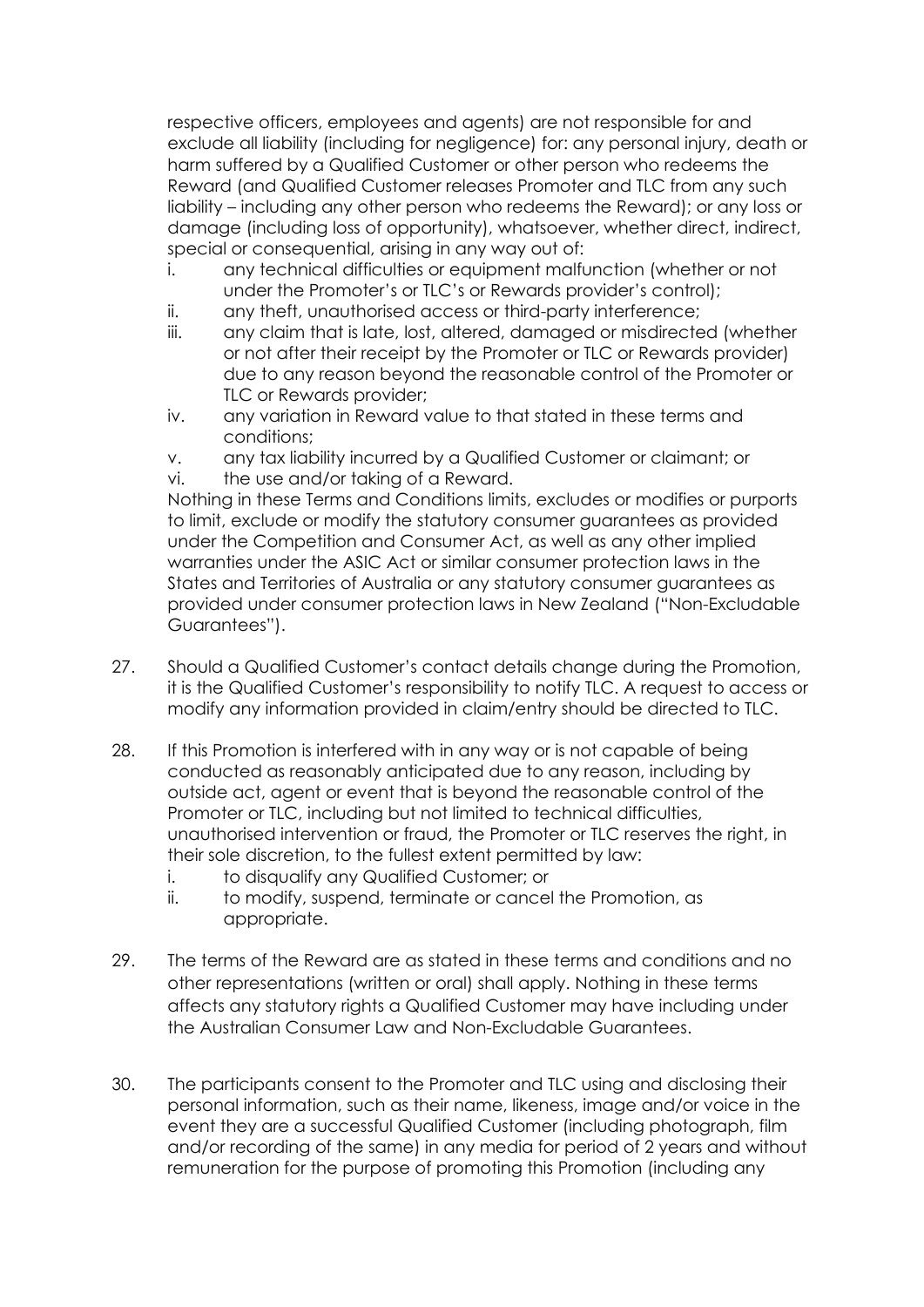outcome) or any similar further Promotion within this period. Your personal information may be used by the Promoter and TLC after this period for the same purpose, unless you advise us otherwise.

31. Personal information (PI) is being collected by TLC and also will be disclosed by TLC to the Promoter in order to conduct this Promotion. For this purpose, TLC and the Promoter may disclose PI to third parties, including but not limited to their employees, agents, contractors, service providers, suppliers and, as required to under any applicable law, to regulatory authorities. Participation is conditional on a claimant providing TLC and the Promoter this PI. TLC will use and handle personal information as set out in its Privacy Policy, which can be viewed at Legals - [Australasia \(tlcmarketing.com\).](https://www.tlcmarketing.com/australasia/legals/) The Promoter will also use and handle PI as set out in its Privacy Policy, which can be viewed at [https://1stenergy.com.au/wp-content/uploads/2021/06/1st-Energy-Privacy-](https://1stenergy.com.au/wp-content/uploads/2021/06/1st-Energy-Privacy-Policy-February-2021.pdf)[Policy-February-2021.pdf](https://1stenergy.com.au/wp-content/uploads/2021/06/1st-Energy-Privacy-Policy-February-2021.pdf) In addition to any use that may be outlined in the Promoter's Privacy Policy, the Promoter may, for an indefinite period, unless otherwise advised, use the PI for promotional, marketing, publicity, research and profiling purposes, including sending electronic messages or telephoning the participant. Each Privacy Policy also contains information about how Qualified Customers may opt out, access, update or correct their PI, how Qualified Customers may complain about the treatment of their PI, and how those complaints will be dealt with, subject to the consent that a claimant provides above at clause 31 above. The Promoter and TLC may disclose personal information to entities outside of Australia and outside of New Zealand as necessary for the purpose of delivering this Promotion (for details, see the Promoter's or TLC's Privacy Policies).